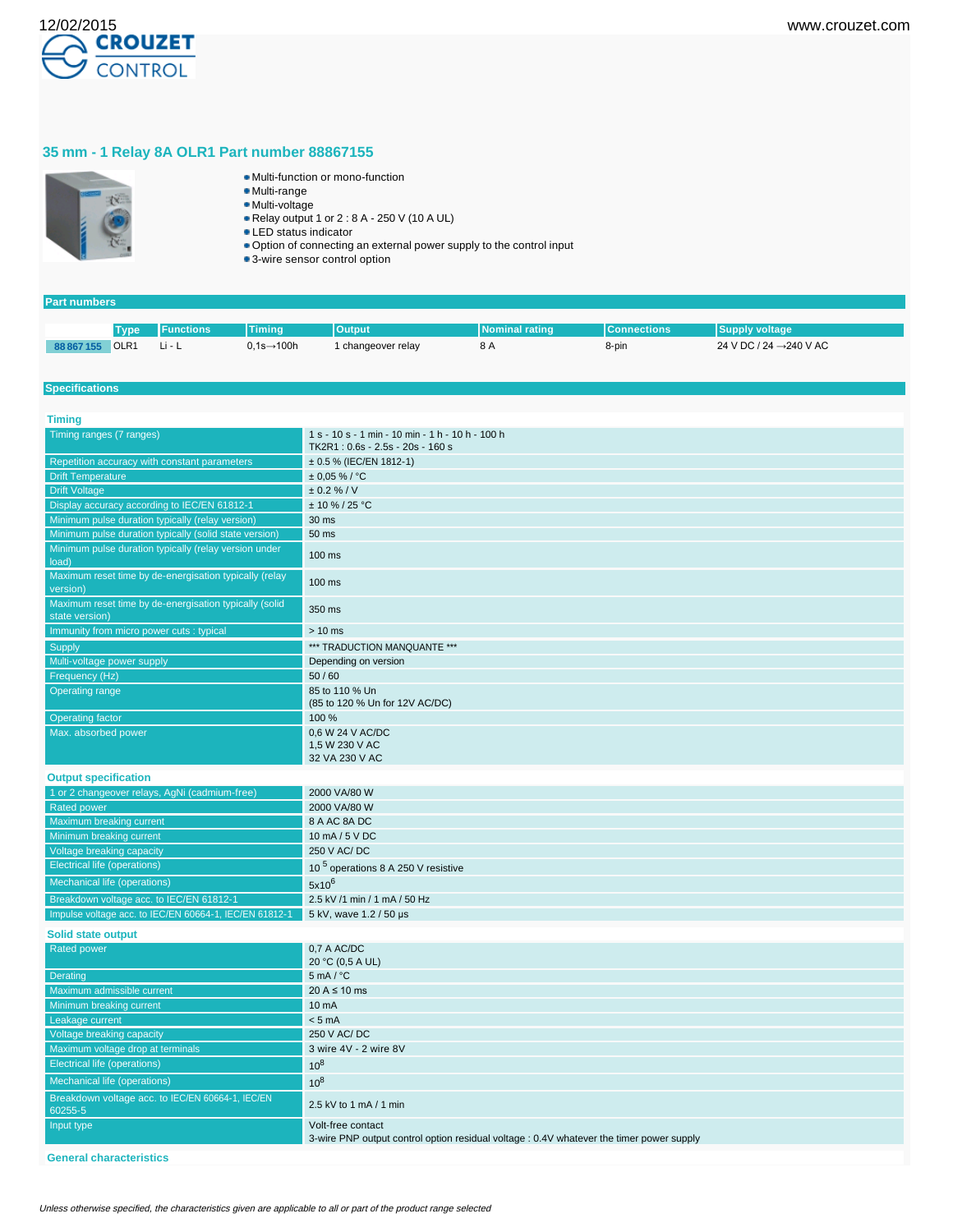| Conformity to standards                                                                         | IEC/EN 61812-1                                                |  |  |
|-------------------------------------------------------------------------------------------------|---------------------------------------------------------------|--|--|
|                                                                                                 | IEC/EN 61000-6-1                                              |  |  |
|                                                                                                 | IEC/EN 61000-6-2<br>IEC/EN 61000-6-3                          |  |  |
|                                                                                                 | IEC/EN 61000-6-4                                              |  |  |
| <b>Certifications</b>                                                                           | CE, UL, cUL, CSA, GL                                          |  |  |
| Temperature limits use (°C)                                                                     | $-20 \rightarrow +60$                                         |  |  |
| Temperature limits stored (°C)                                                                  | $-30 \rightarrow +60$                                         |  |  |
| Installation category<br>(acc. to IEC/EN 60664-1)                                               | Voltage surge category                                        |  |  |
| Creepage distance and clearance acc. to IEC/EN 60664-1                                          | 4 kV/3                                                        |  |  |
| Protection (IEC/EN 60529)                                                                       | IP 20                                                         |  |  |
|                                                                                                 | <b>IP 40</b>                                                  |  |  |
| Degree of protection acc. to IEC/EN 60529 Front face<br>(except Tk2R1)                          | IP 50                                                         |  |  |
| <b>Vibration resistance</b>                                                                     | $f = 10 - 55$ Hz                                              |  |  |
| acc. to IEC/EN 60068-2-6                                                                        | $A = 0.35$ mm                                                 |  |  |
| Relative humidity no condensation acc. to IEC/EN 60068-<br>$2 - 30$                             | 93 % sans condensation                                        |  |  |
| Electromagnetic compatibility - Immunity to electrostatic<br>discharges acc to IEC/EN 61000-4-2 | Level III (Air 8 KV / Contact 6 KV)                           |  |  |
| Immunity to radiated, radio-frequency, electromagnetic<br>field acc. IEC/EN 61000-4-3           | Level III 10V/m (80 M Hz to 1 G Hz)                           |  |  |
| Immunity to rapid transient bursts acc. to IEC/EN 61000-4-<br>$\overline{4}$                    | Level III (direct 2kV / Capacitive coupling clamp 1 KV)       |  |  |
| Immunity to shock waves on power supply acc. to IEC/EN<br>61000-4-5                             | Level III (2 KV / common mode 2 KV/residual current mode 1KV) |  |  |
| Immunity to radio frequency in common mode acc. to<br>IEC/EN 61000-4-6                          | Level III (10V rms: 0.15 M Hz to 80 M Hz)                     |  |  |
| Immunity to voltage dips and breaks acc. to IEC/EN 61000-<br>$4 - 11$                           | 30 %/10 ms<br>60 %/100 ms ><br>95 %/5 s                       |  |  |
| Mains-borne and radiated emissions acc. to EN 55022<br>(CISPR22), EN55011 (CISPR11)             | Class B                                                       |  |  |
| <b>Fixing: Symmetrical DIN rail</b>                                                             | 35 mm                                                         |  |  |
| Connection capacity - without ferrule                                                           | $2 \times 2.5$ mm <sup>2</sup>                                |  |  |
| Connection capacity - with ferrule                                                              | $2 \times 1.5$ mm <sup>2</sup>                                |  |  |
| Spring terminals, 2 terminals per connection point -<br>flexible wire                           | $1,5$ mm <sup>2</sup>                                         |  |  |
| Spring terminals, 2 terminals per connection point - rigid<br>wire                              | $2,5$ mm <sup>2</sup>                                         |  |  |
| <b>Housing material</b>                                                                         | Self-extinguishing                                            |  |  |
| Weight: casing 17,5 mm                                                                          | 60 g                                                          |  |  |
| Weight: casing 22,5 mm                                                                          | 90 <sub>g</sub>                                               |  |  |
| Weight: plug-in casing                                                                          | 80 g                                                          |  |  |
|                                                                                                 |                                                               |  |  |

## 80

## **Accessories**

| <b>Accessories</b>   | Code       |
|----------------------|------------|
| 8-pin connector base | 25 622 128 |

### **Display**

State displayed by 1 LED

- Flashing green when on

Green LED operation indicator

Pulsing : - timer on, no timing in progress (except functions Di-D and Li-L)

Flashing : - timing in progress

Permanently lit :

- Relay waiting, no timing in progress

# **Dimensions (mm)**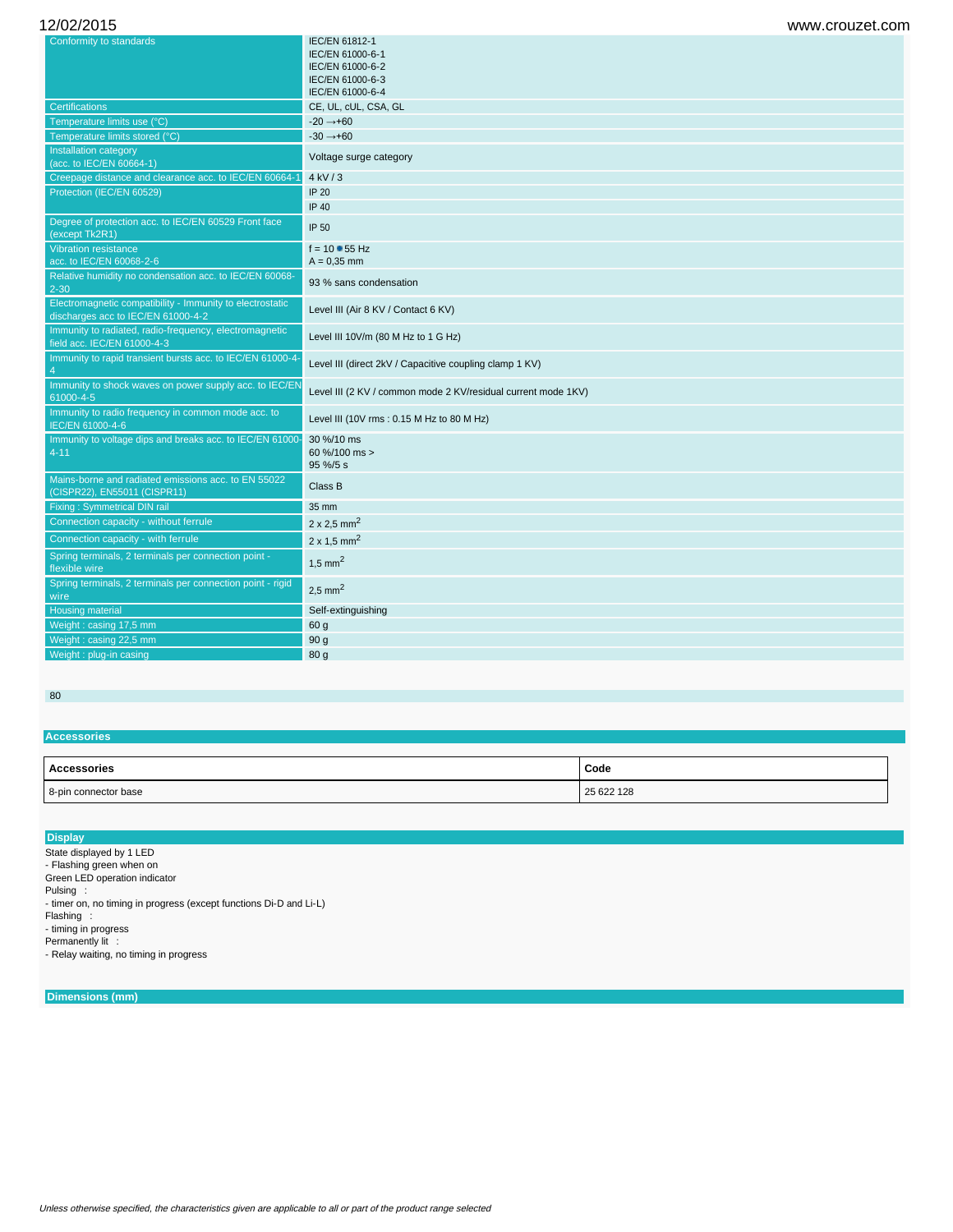

# **Dimensions (mm)**







**Connections**

**8-pin 1 relay output**